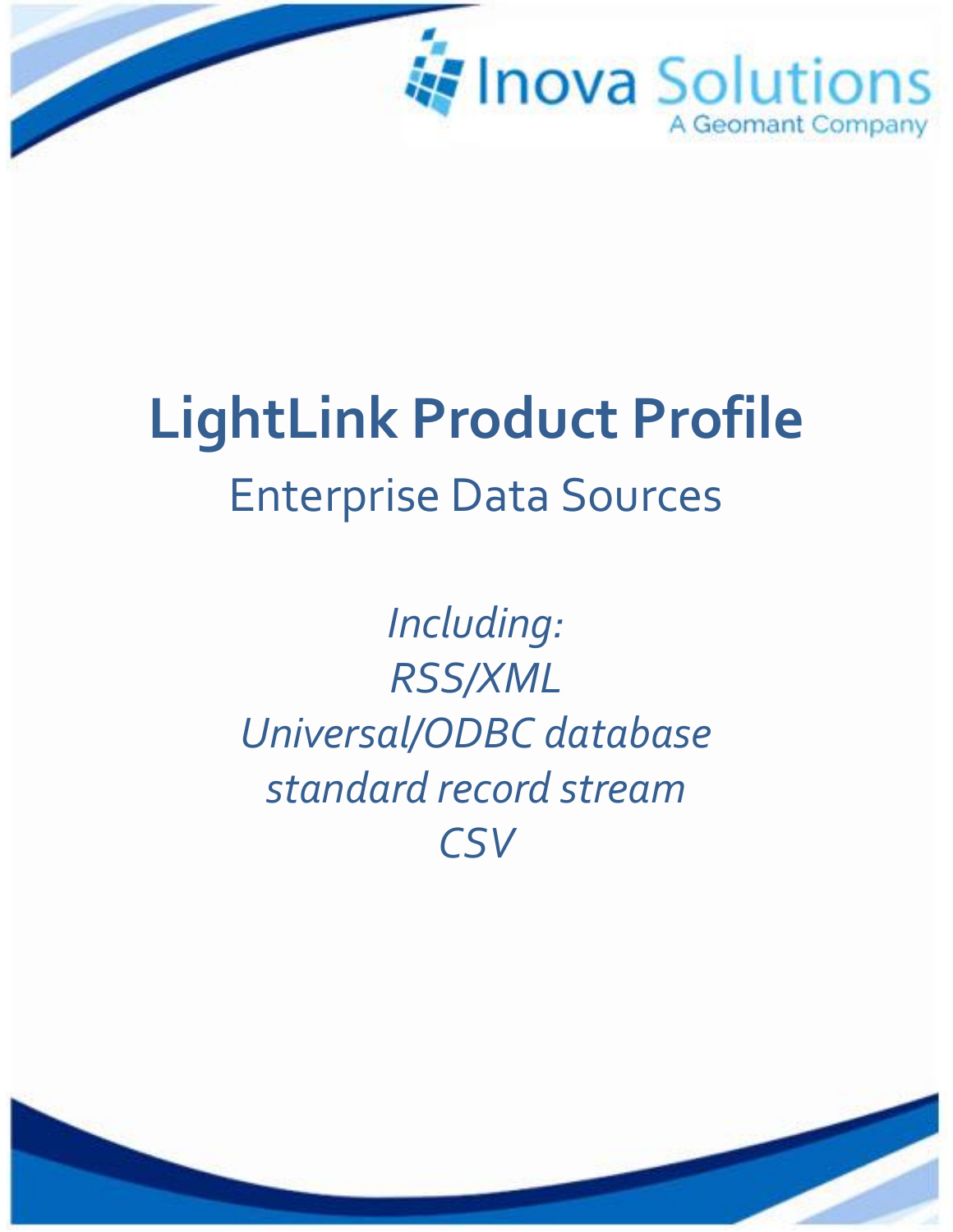

## LightLink Product Profile Enterprise Data Sources *Including RSS/XML, Universal/ODBC database, standard record stream, and CSV*

September 20, 2013

#### NOTICE OF TRADEMARK:

Inova LightLink and its components are trademarks of Inova Solutions.

While reasonable efforts have been taken in the preparation of this document to ensure its accuracy, Inova Solutions, Inc. assumes no liability resulting from any errors or omissions in this manual, or from the use of the information contained herein.

> © 2021 Inova Solutions, Inc., a Geomant Company 971 2nd ST S.E. Charlottesville, VA 22902 434.817.8000

> > [www.inovasolutions.com](http://www.inovasolutions.com/)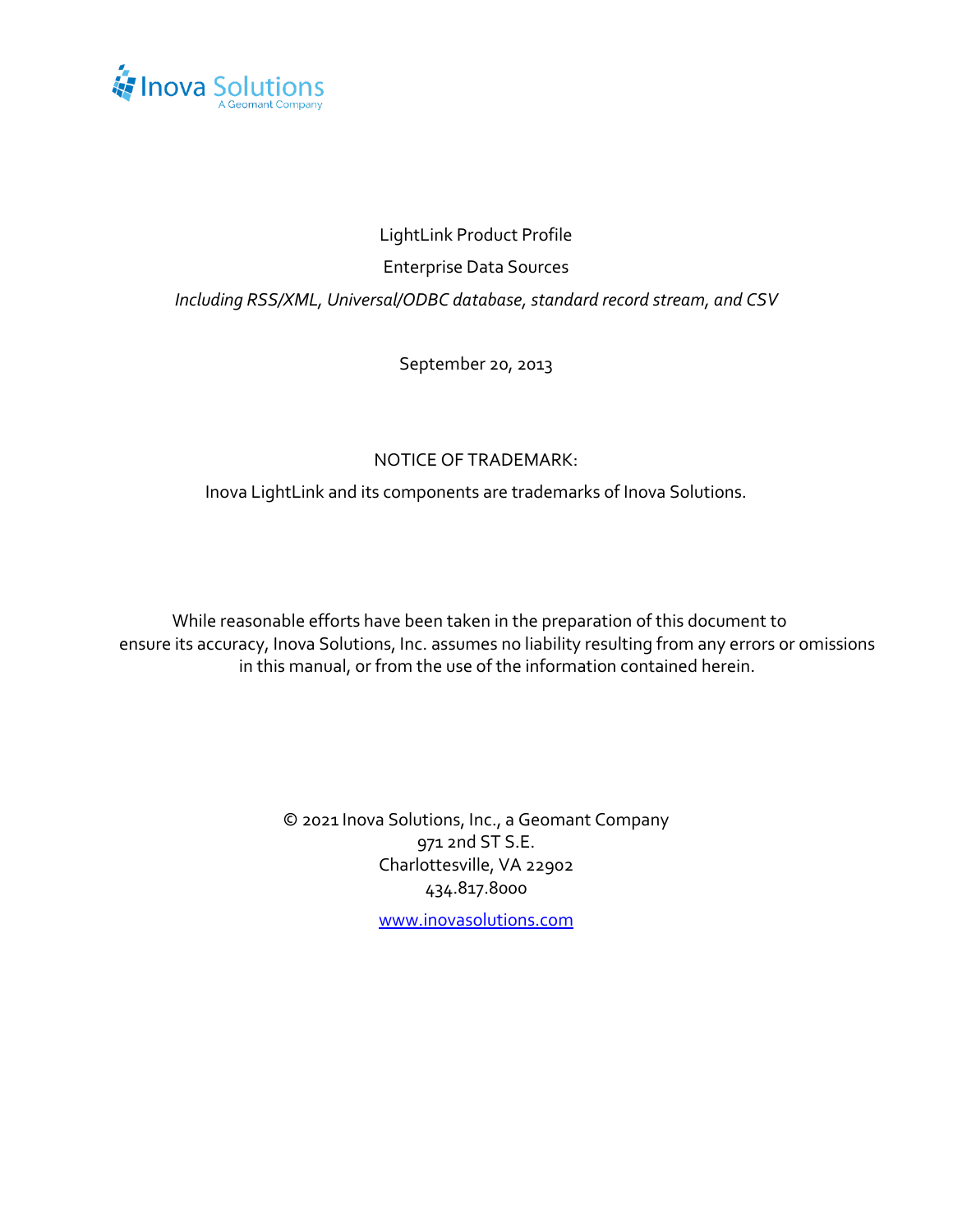## Inova Solutions

## Table of Contents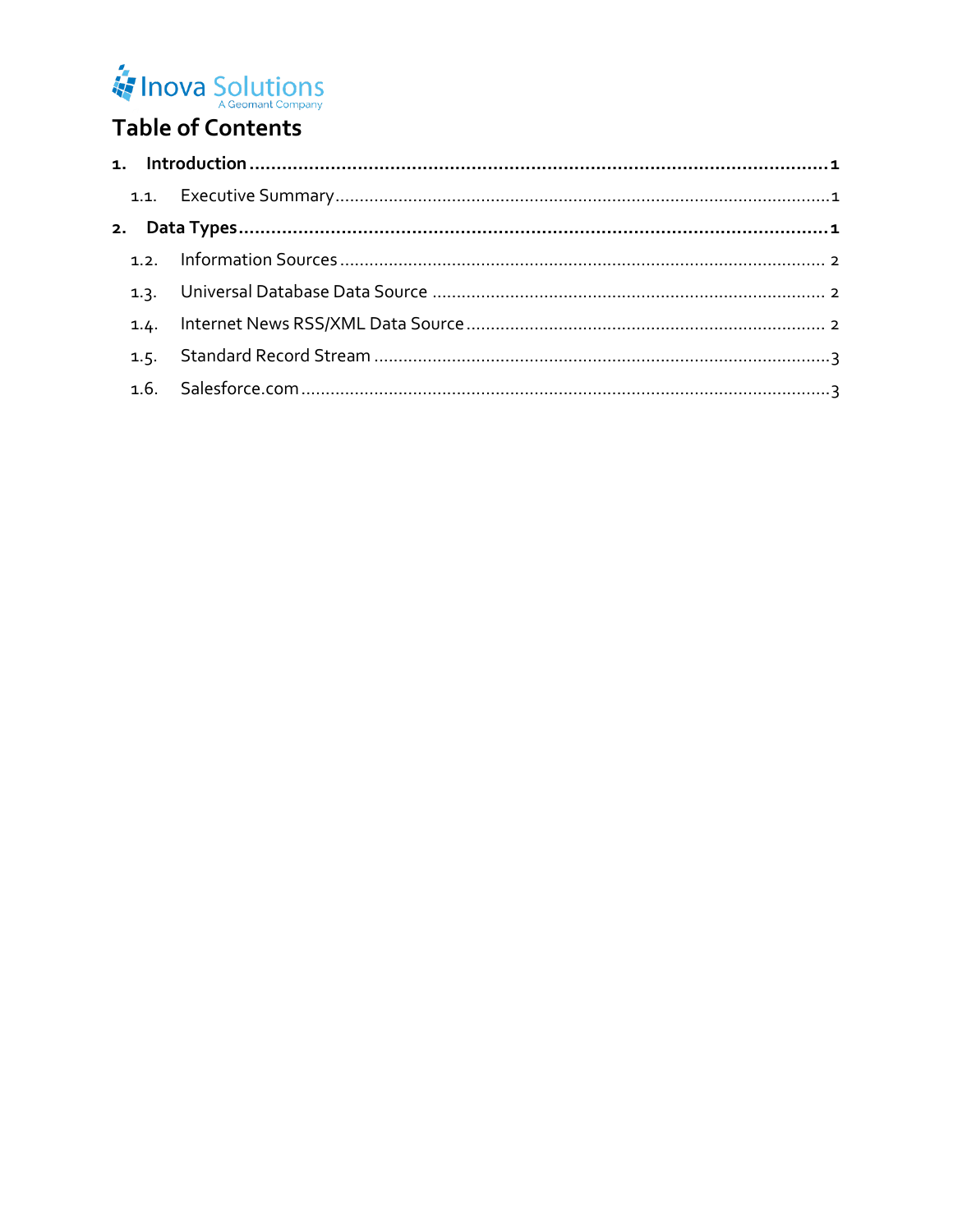## <span id="page-3-0"></span>**1. Introduction**

Inova Solutions is a global provider of real-time performance management solutions that help contact centers improve their operations through the use of actionable, realtime metrics and consolidated reporting, allowing you to gain insight into the relationship between the call center and overall organizational performance.

Inova's real-time performance management solutions are built on Inova LightLink®, a powerful middleware that extracts, calculates, and unifies data from multiple contact center, enterprise, and operating systems and prepares it for display to an array of visual outputs. Visual output options include multi-media digital signage, LED wallboards, agent desktop applications, and web-based dashboards. LightLink also allows you to program thresholds that trigger alerts, such as a messages, texts, emails, color changes, or audio notifications, when KPIs become out-of-compliance.

## <span id="page-3-1"></span>**1.1. Executive Summary**

Managers and frontline agents monitor real-time contact data to improve performance and respond to 'in-moment' customer service issues appropriately, accurately, and quickly. Monitoring real-time enterprise data along with contact center metrics allows them to easily gauge performance against organization goals and gain insight into the impact of operational activities on contact volume and types.

## <span id="page-3-2"></span>**2. Data Types**

LightLink can collect a variety of data from systems and then use that data to create actionable information through the application of business rules and logic, as well as arithmetic equations. Examples of informative real-time enterprise metrics, based on the primary function of the contact center, include:

- **Sales:** Total revenue, Revenue per agent or call, Close or Conversion rates, Percent to goal.
- **Customer Service:** Offer rates, New accounts opened, Services provided, Enrollment figures
- **Support:** Number of tickets opened, handled and closed; Escalation percent, Cost per call /contact
- **Collections:** Total revenue collected, Total revenue collected per agent, Conversion percentage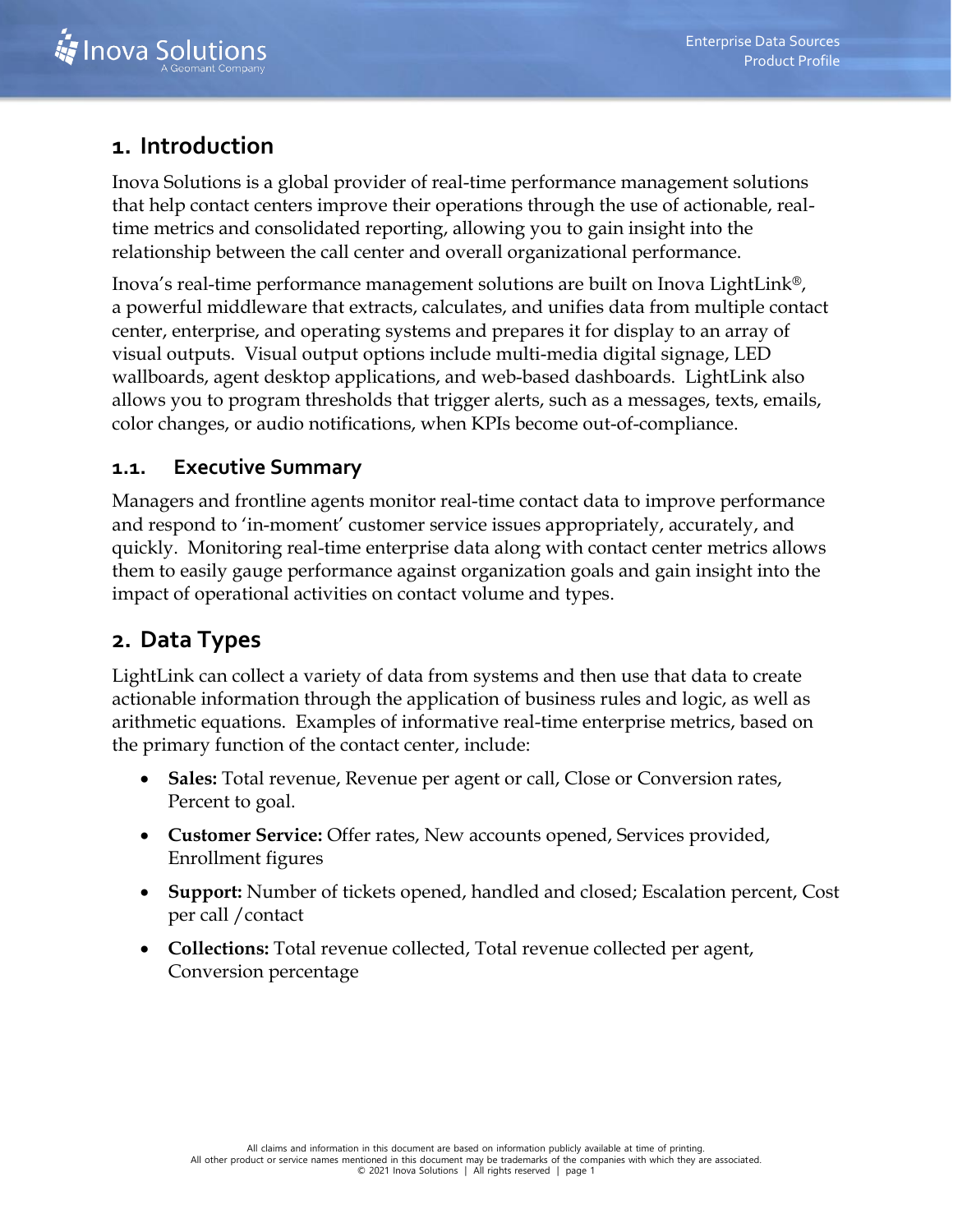#### <span id="page-4-0"></span>**1.2. Information Sources**

The LightLink system can collect information from the standard data connectors below, and from web services interfaces using Inova Professional Services.

- ODBC
- CSV
- RSS
- XML
- TCP/IP Record Streams
- Web Services with Inova Professional Services
- Salesforce.com

## <span id="page-4-1"></span>**1.3. Universal Database Data Source**

The Universal Database Data Source enables LightLink to retrieve an extensive array of data from any ODBC-compliant database systems, such as Microsoft SQL server, Oracle, and Access. The Universal Database Data Source also can import the contents of flat CSV (comma separated value) files.

ODBC, or *Open Database Connectivit*y is a standard framework that allows any application to access information from any database, providing that they are both ODBC compliant, and that a suitable ODBC driver has been installed.



**Figure 1 – Data from an ODBC database into LightLink**

#### <span id="page-4-2"></span>**1.4. Internet News RSS/XML Data Source**

The Internet News Data Source enables LightLink to retrieve an extensive array of information from internet sources such as news, weather and financial feeds. It can also be used to read formatted data from many backend systems, such as Automated Call Distributors, workforce management, or quality monitoring software. In [Figure 2,](#page-5-2) RSS/XML data from an internet news feed (such as CNN.com) is converted into a form that can be read by Inova digital signage, wallboards, or other output devices with an XML transform file. Certain XSL transform files are provided by Inova Solutions, while others must be developed by the user.